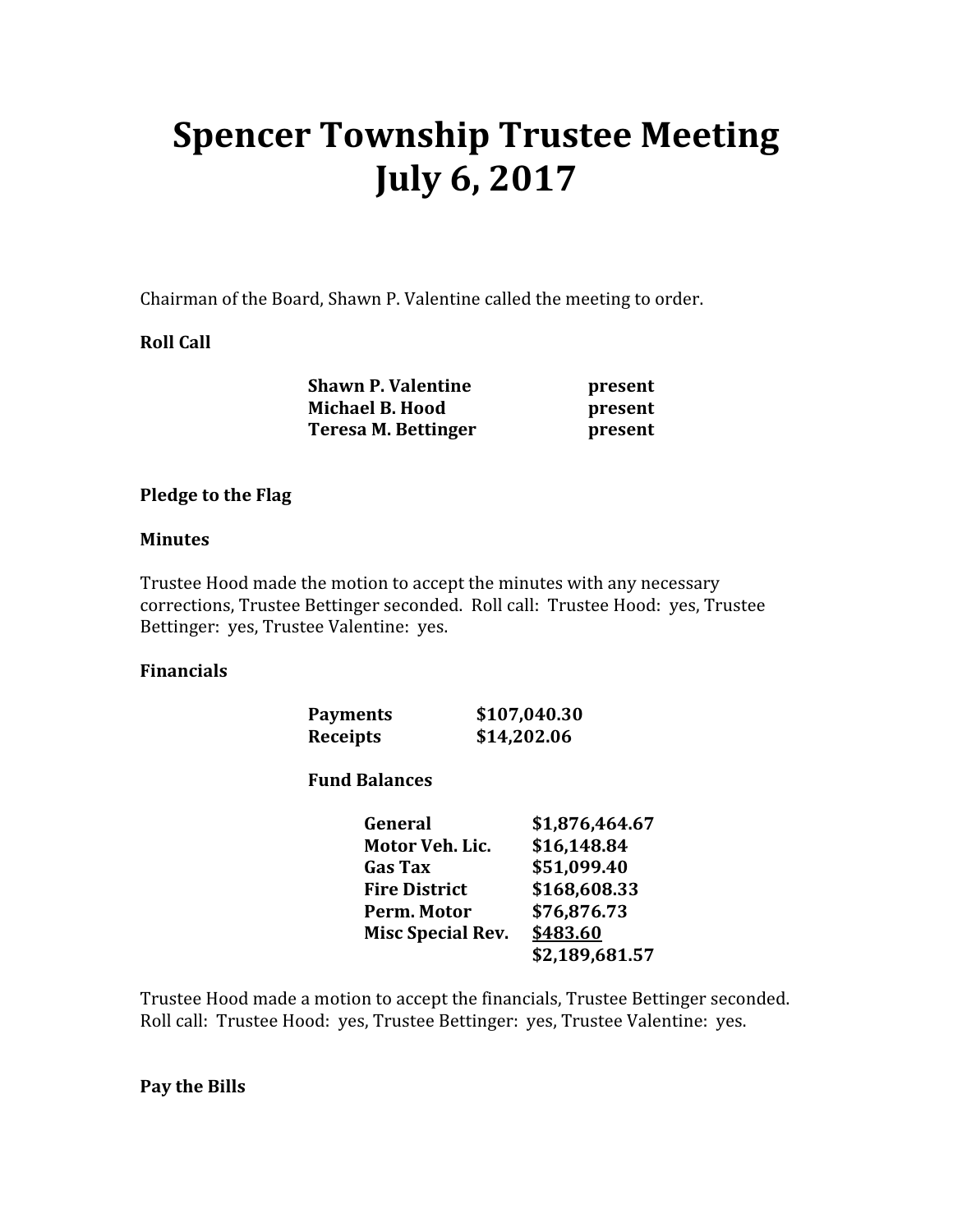Trustee Hood made a motion to pay the bills, Trustee Bettinger seconded. Roll call: Trustee Hood: yes, Trustee Bettinger: yes, Trustee Valentine: yes.

# Zoning

Mr. Gay was present if there were any questions. Jim Bryan presented a written report.

# **BZA**

Regina Tilman reported no meeting.

# Road

Road Superintendent, Dean Croskey, provided a written report.

## Fire

Chief Cousino gave the fire report for March, April, May and June.

Chief Cousino stated they have given out smoke detectors in the community and will man events in the Community such as the Centurions picnic.

# **IEDZ**

No meeting

# Correspondence

-Lucas County EMA sent an invoice for 2017; there was a carryover from 2016. -The Township will receive reimbursement from OTARMA for loyalty and excess reserve funds.

-The Treasurers office presented a tax bill for a parcel that was unknown to the Township. The tax bill had been going to a Fiscal Officer that left office over 20 years ago and is deceased. The County will remove penalties and delinquent fees. A new bill will be sent.

-The Township received a refund from the Auditor's office for tax payments on property that has now been deemed tax-free.

-TMACOG sent correspondence for summer caucuses.

-The Trustees were invited to the Grand Opening ceremonies of the Lucas County Fair.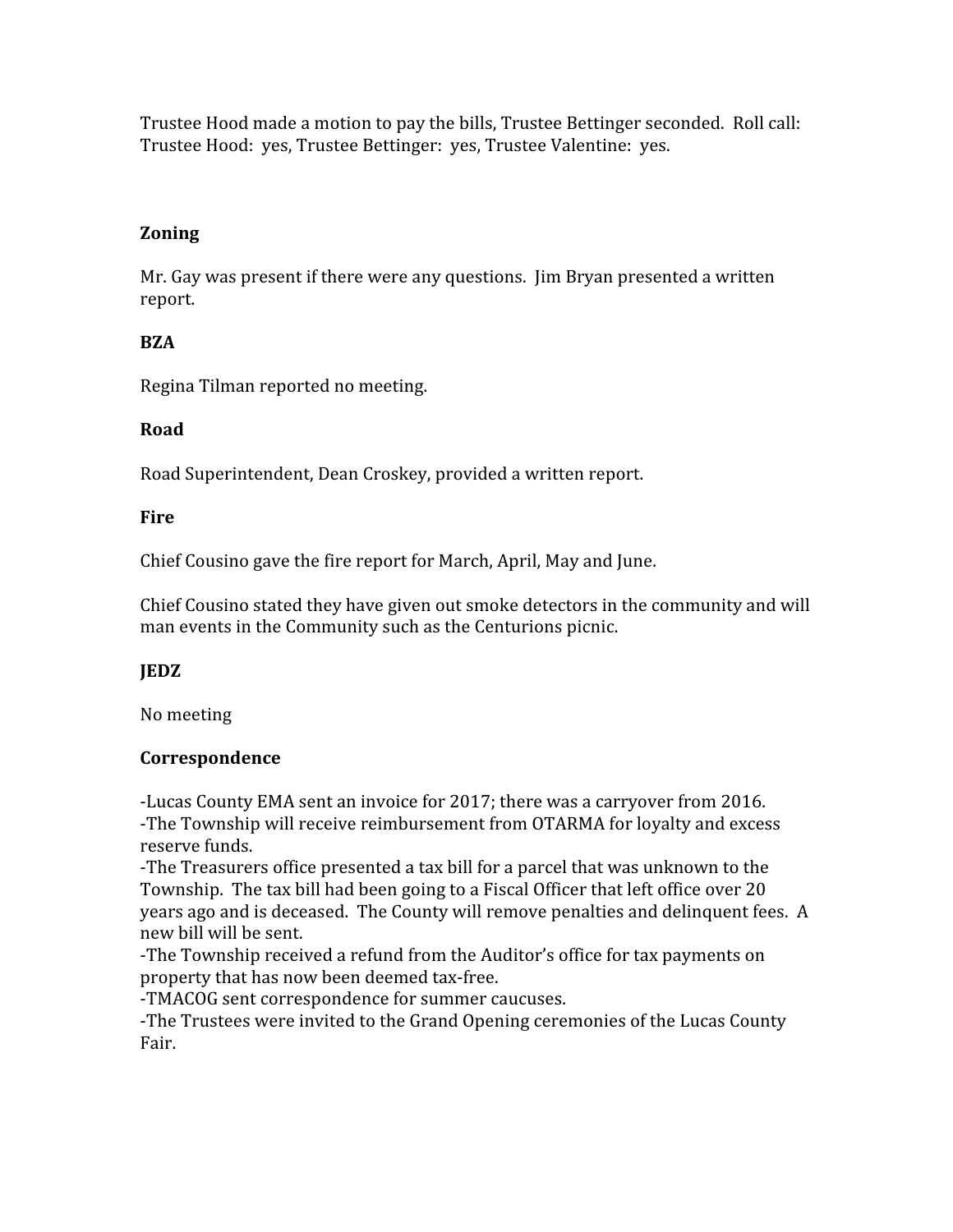At 7:17pm Trustee Bettinger made a motion to go into executive session to discuss personnel matters, Trustee Hood seconded. Roll call: Trustee Hood: yes, Trustee Bettinger: yes, Trustee Valentine: yes.

At 7:28pm Trustee Hood made a motion to come out of executive session, Trustee Bettinger seconded. Roll call: Trustee Hood: yes, Trustee Bettinger: yes, Trustee Valentine: yes.

Trustee Valentine explained James Bryan has resigned as Zoning Inspector and Mr. Eric Gay will assume the Zoning duties. Trustee Hood made a motion to hire Mr. Gay at his current rate of pay, Trustee Bettinger seconded. Roll call: Trustee Hood: yes, Trustee Bettinger: yes, Trustee Valentine: yes.

## Old Business

Trustee Bettinger informed the Board another bid would be sought for a mower attachment for ditch mowing. The Board agreed to appropriate \$5000. Trustee Hood made the motion to appropriate the dollars to hold the item for purchase, Trustee Bettinger seconded. Roll call: Trustee Hood: yes, Trustee Bettinger: yes, Trustee Valentine: yes.

Trustee Valentine will call other Townships to do the mowing if a part is not bought in time. All members agreed.

Trustee Hood spoke to Signature Associates in regards to a sign made for the property on Angola and Crissey.

Trustee Valentine named Bob Mack to assist with the sign. He is a real estate agent and Trustee in Perrysburg Township. A real estate company will probably front the cost of the sign Trustee Valentine surmised.

The Board will need to go through the proper Zoning to get the property at Angola and Crissey Roads zoned correctly to Commercial. Trustee Hood made the motion to have the property zoned to Commercial, Trustee Bettinger seconded. Roll call: Trustee Hood: yes, Trustee Bettinger: yes, Trustee Valentine: yes.

Trustee Hood presented information for a light pole on the corner of Angola and Crissey. Trustee Valentine informed the Board the Engineer's Office is going to conduct a study to see if a blinking stop sign is warranted on that corner.

Jacky Dale asked if the car on the corner of Crissey and Angola had been called on, it has been called on the Board informed.

#### New Business